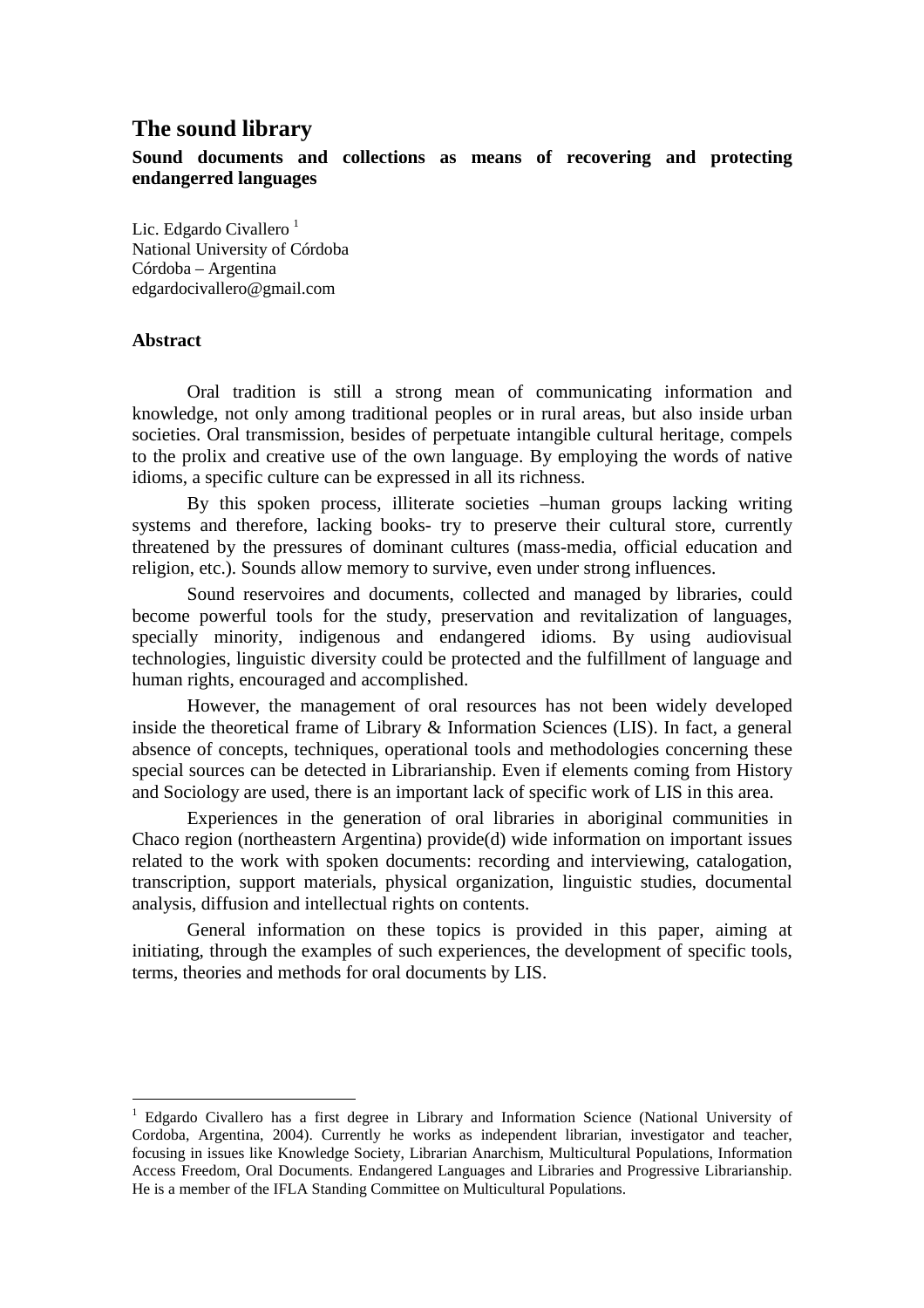#### **The power of writing**

 $\overline{a}$ 

To some degree, writing was a step forward for humankind. It emerged almost simultaneously in different parts of the world and allowed for actions, wisdom, and historical moments to be recorded for posterity. Without writing, all this would have disappeared along with the social actors who generated them.

By setting down knowledge on different mediums, the codification of language facilitated an efficient management of information. But, on the other hand, the dominant classes and rulers could now control information by selecting, filtering and distorting it, denying access to it and, definitively, managing it according to their desires and ideologies. In fact, most of the archaeo-historical theories concerning the origin of writing point to political, administrative or religious motives (Wilford, 1999) relegating social, humanistic or artistic reasons to a degree that is almost hidden or inconsequential.

From their beginning, these written codes became a barrier, to which access by the community was an almost insurmountable feat  $2$ . The written word was owned and used by a minority, which had to undergo long and specialized training for employing it in an accurate and efficient way. Scribes acquired, in Ancient Ages, an immense sociopolitical importance, as demonstrated by a satirical letter included in the Egyptian papyrus Anastasi I. In this text, the advantages and profits awaiting scribes, who were *superior to any other professional* (Pritchard, 1991 : 50), is openly proclaimed.

Thus, from the beginning of the so called Historical Periods (those where written documents and evidences were produced), the possession of reading and writing skills was a luxury reserved to only a few individuals who were normally linked to the powers of the day and thus granted an excellent social standing. In effect, writers – priests, functionaries, scribes – praised the official gods and rulers (Sumer, Persia, Central America), administrated their resources (Mari, Ninive, Ugarit) or served as their instruments of power or domination (Rome, Greece, Babylon).

The written word had its own power, an existence that was quite independent of the transmitted contents. They had a divine origin (Central America, China, Mesopotamia, Egypt) disseminating the "true messages" and discrediting other possible options (Sacred Books). Written laws had great authority (Hammurabi Code, Mosaic Tables, Roman Twelve Tables) and religious texts sometimes became a sort of passport to the afterlife (Books of the Dead).

This slight analysis suggests that information was (and still is) a synonym of "power", due to its capacity for solving problems and for generating growth and development in a society. It also suggests that writing, aside from perpetuating knowledge, could (and still does) decide who can access this power, who can manage it and who can profit from it...

The first archives and libraries (primary storehouses of the written word) became strategic places, vital points for commerce, politics, international relations, administration and religion of vigorous and expansive states. Due to their important role, their destruction was a primary objective during armed conflicts, as the famous Egyptian and Mesopotamian examples sadly demonstrate  $3$ . The literature and code of a whole people were razed, and their memory, deleted. Scribes' destinies were not much

<sup>&</sup>lt;sup>2</sup> Such barriers have not disappeared, if the current international illiteracy levels are considered, and the problems and divides derived from this situation a re analysed.

 $3$  Examples may also be found in XX century (Sarajevo Library, Bagdad Library and Museums, etc.)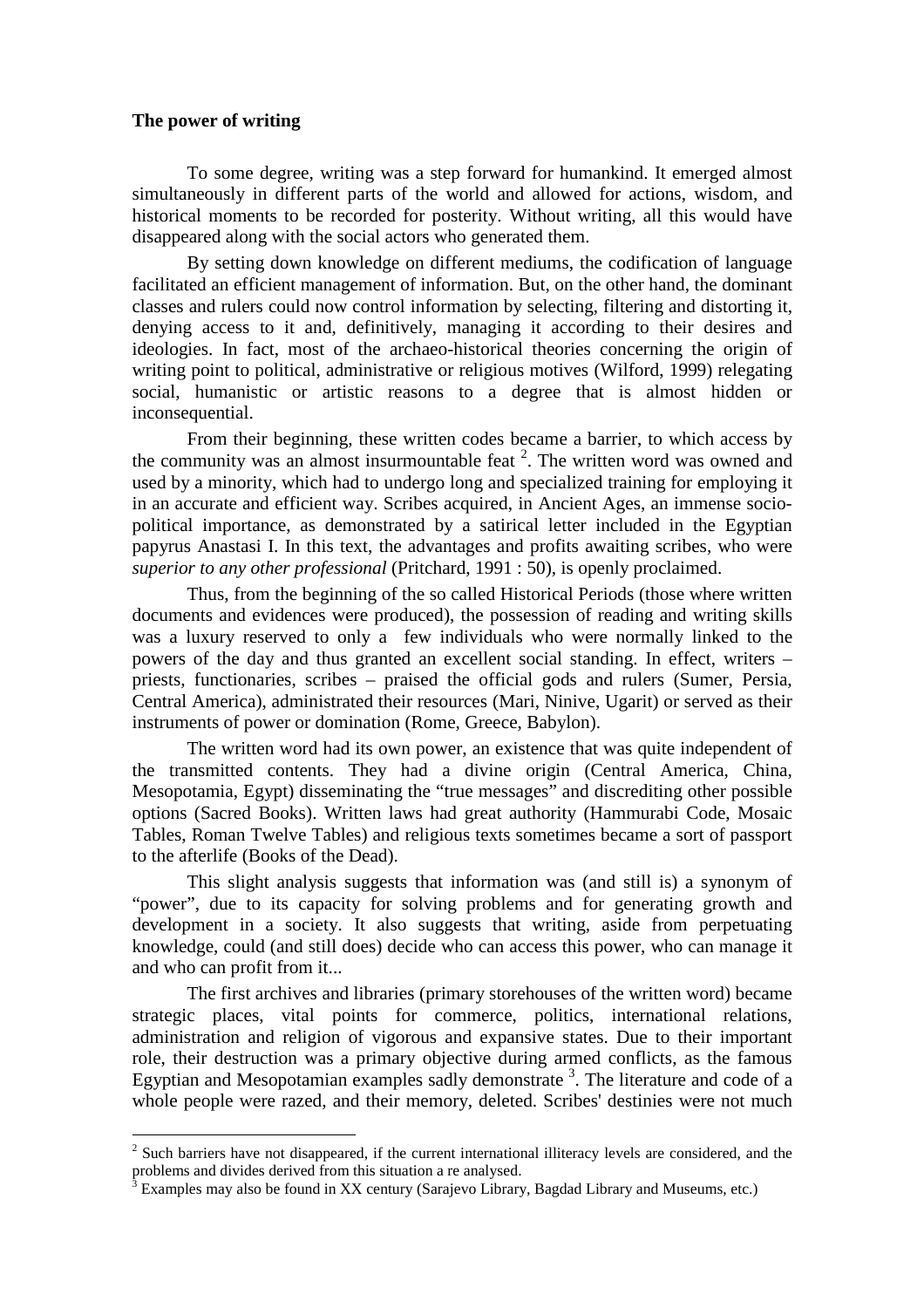better: some Mayan frescos from Bonampak (Guatemala) would represent – according to several archaeologists – the capture of a city and the punishments that the conquered suffered. This included the cutting of hands to stop the conquered from recording the grandeur of their past and the memories of their defeated nation.

Writing systems preserved for posterity the achievements of small groups of human beings: their transactions, their letters, their prides and their fears. An important percentage of humankind, however, never had access to these tools. Later labelled as "illiterate peoples", these communities and individuals kept alive their cultural heritage, their past and their daily experiences by using artistic expressions and oral resources. These unstable (but effective) means of transmission based their survival on the accurate employment of voices and memories, which allowed the communication of all their heritage from generation to generation throughout time.

# **Orality**

Through the centuries, oral tradition has been one of the most utilized methods of knowledge transfer. This fragile and complex human miracle is made up of a heterogeneous ensemble of memories and understandings of past events, mixed with present events and hopes for the future (Moss, 1988 : 5-14). It is born and developed in the bosom of a community as a spontaneous expression, aiming at protecting and perpetuating identities, dreams, victories, failures, ethical codes and artistic rules beyond forgetfulness and death. It is intimately related to the group of people who produce it and with their social, intellectual and spiritual dynamics. In fact, it always adapts itself dutifully to community changes and crises.

It is transmitted in a personal, verbal way. This fact allows the strengthening of social links and community structures, the development of socialization and educative processes, the maintenance of spaces of cultural (re)creation and the correct and careful use of the language.

The development of oral tradition is independent of material supports and writing systems. This absence of a material stability endows it with a conflictive variability, which is not free from problems. For due to the simple fact of being transmitted by word of mouth from one generation to the next, it is slowly changed and transformed. And it is even unconsciously adapted to the necessities of the people, answering to the struggles they face or the cultural pressures they suffer during a certain historical moment.

This vital, dynamic and rich form of informative transmission is not limited to those groups who lack writing systems. It is maintained also within "literate", highlydeveloped societies, especially in those sectors which have not access to education services or literacy programs. And curiously, all the knowledge which does not find space in the "official" written texts – alternative, non-dominant forms of information – finds refuge in the communal channel of Orality.

# **Oral niches**

Orality allows the transference of a huge volume of knowledge; most of it is the sum of events, personal testimonies and individual or group experiences accumulated over the years. This transmission form has an undeniable importance for the cultural, social and spiritual life of illiterate peoples (especially indigenous and rural / peasant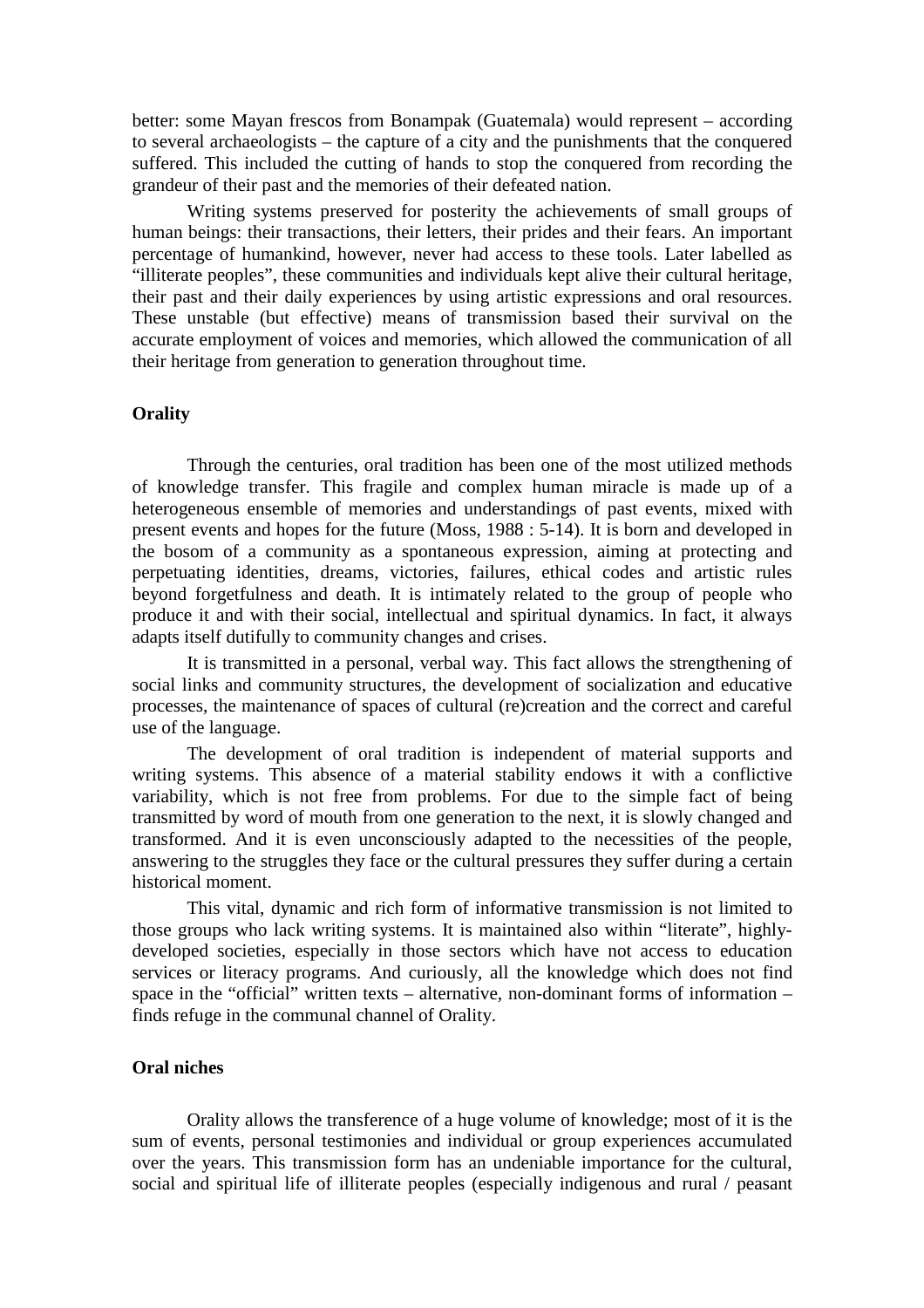communities), demonstrating that human voices can become a powerful instrument of information dissemination.

Orality has also an exceptional role within societies where knowledge transmission is strongly based on written documents. Inside these social structures, a number of oral niches can be found where writing is not the rule, but the exception. People verbally keep the details of their daily life, as well as customs and traditions, innumerable and humble representations of the great mosaic of human history (NEHO, 2003).

Orality perpetuates particular narrations and points of view, but this reality can be framed within a larger context. In fact, orality reflects plurality, infinite and different perspectives and an incredible and invaluable diversity. This diversity of opinions and thoughts are usually forgotten or hidden under the cloak of dominant cultures and ideologies.

The survival of these oral niches inside "literate" spaces can be motivated by its popular and egalitarian character. In fact, orality does not require education or training, and so does not create differences or divides. For participating in the universe of spoken words, the only requirement is a basic command of the speaker's own language or dialect.

Orality has become a major vehicle of discourse that opposes the dominant models and paradigms. It represents the "alternative" history; speeches and narratives that complete and equilibrate the "official" image of a nation, a culture or a people. They are preserved in the voices of the protagonists, usually lacking the means and the resources for expressing their ideas on lasting materials.

Probably a high percentage of human information is currently moving through oral circuits. In peasant communities, in *favelas*, in minority or urban "literate" groups, a great number of stories, thoughts and beliefs are circulating through these interesting – and forgotten – ways.

#### **Recovering endangered voices**

The origin of libraries is linked to the creation of written texts. These institutions became the first spaces for recorded memory. But they were also spaces for the control of information, resources and identities. Because, as LeGoff explains (1986 : 350), one of the greatest concerns of human beings is to take possession of memories, for their management is one of the subtlest forms of power.

Written texts perpetuated partial points of view. According to Zanni Rosiello (1987), they are the image that power has chosen for being represented in the future. Information centres acted as instruments of this process, or maybe as unconscious accomplices of it.

Those voices which could not occupy a space on the bookshelves disappeared along with their owners: the elderly, women, children, slaves, poets, soldiers, strugglers, rebels, narrators, indigenous peoples, invalids, madmen, sailors and all the defeated, discriminated and excluded people. The list is alarmingly long and goes to show the tiny fraction of human reality that is disseminated through books and written documents. As the old African proverb states... "until the day lions learn to write, hunting stories will glorify the hunters".

The development of sound recording technologies and, later, of audiovisual and digital devices, started a movement, lead by historians, sociologists and anthropologists,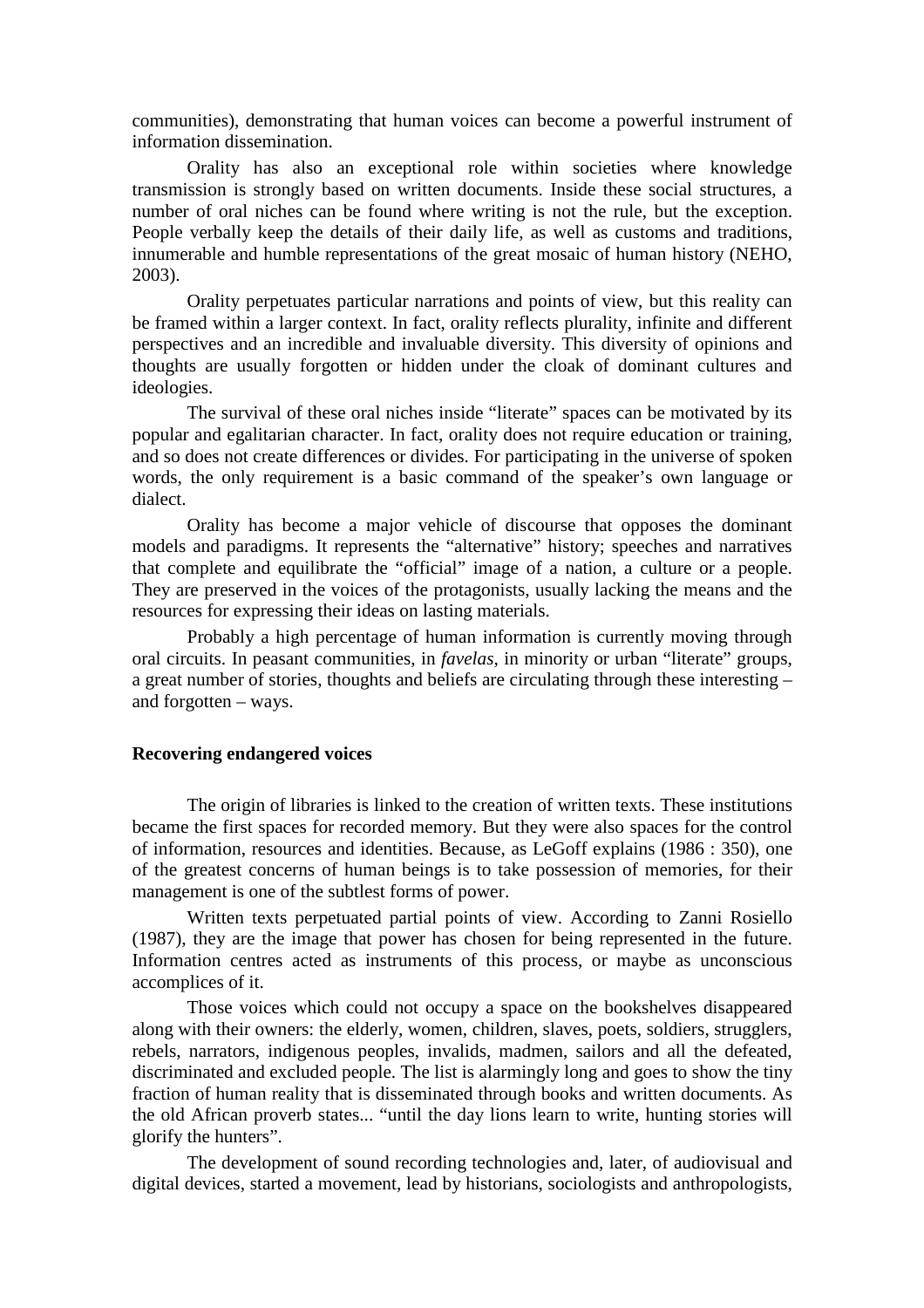of the recovery of oral traditions. Oral history – a resource employed by Thucydides and Herodotus in Classical Greece – had its revival after World War II. Experiences with anonymous soldiers opened the door to others in different areas and contexts, all around the world (CMH, 2003). Spanish miners, French anarchists, Brazilian *sem-terras*, political dissidents, unionists and *guerrilleros*, participating in contemporary sociopolitical processes, provided their personal and particular opinions and evalutations...

This spectrum of social actors was extended later with the contribution of linguists and ethnologists (on indigenous communities) and sociologists (minority populations, women, homosexuals, etc.). The recovered contents widely transcend the historical *racconto*: they include art, linguistics, religion, medicine, ecology, philosophy, literature, and every human experience about which a person may talk. The richness inherent in this communicative mean has been deeply undervalued and neglected, maybe due to the great (and uncritical) respect professed to written texts. In this manner, a huge cultural heritage is daily lost. As pointed by murdered Senegal poet and president, Leopoldo Sedar Senghor:

"White men: go to the villages of my land with your recorders and your cameras, and record the tales of the shamans, the jugglers, the old people, the last custodians of a long human history just entrusted to their voices. When they die, it will be like if for you, for your civilization, all the libraries were burnt"  $4$ 

# **Orality and endangered languages**

The previous paragraphs demonstrate that orality can express, in a complete form, human diversity: the plurality of its voices and sounds, of its languages and vocabularies, and of its ways of expression. For indigenous and/or minority populations, oral tradition represents a last recourse for conserving their identity. Culturally pressed by majority, homogeneous societies, they keep codifying their purest and deepest thoughts and beliefs in their tales and narratives.

Such a way of transmitting knowledge is based in the accurate and yet imaginative use of their languages, which are as traditional, intimate and menaced as their speakers. Most of them run a high risk of disappearing or weakening during the next decade. They are kept alive in the memory of a handful of old people, living books whose descendants refuse to learn the original languages. To these descendants, knowing their ancestors languages represents a motive for being discriminated against. These idioms, made up of unique sounds and words, represent irreplaceable ideas, and tales which express whole visions of the world.

Idiom and cultural heritage are intimately linked: to protect, conserve and diffuse the former will preserve the latter. Together, they support the identity of hundreds of human groups and the diversity of our global society.

Elements like official education or religion and mass-media collaborate in the disappearance of endangered languages. Discrimination, marginalisation, exclusion and racism are phenomena that also induce the oblivion of minority idioms. Currently, there are around 5000 menaced languages in the world

 4 Quoted from an interview in the journal "Gente", oct.1978, nº 84, p.21.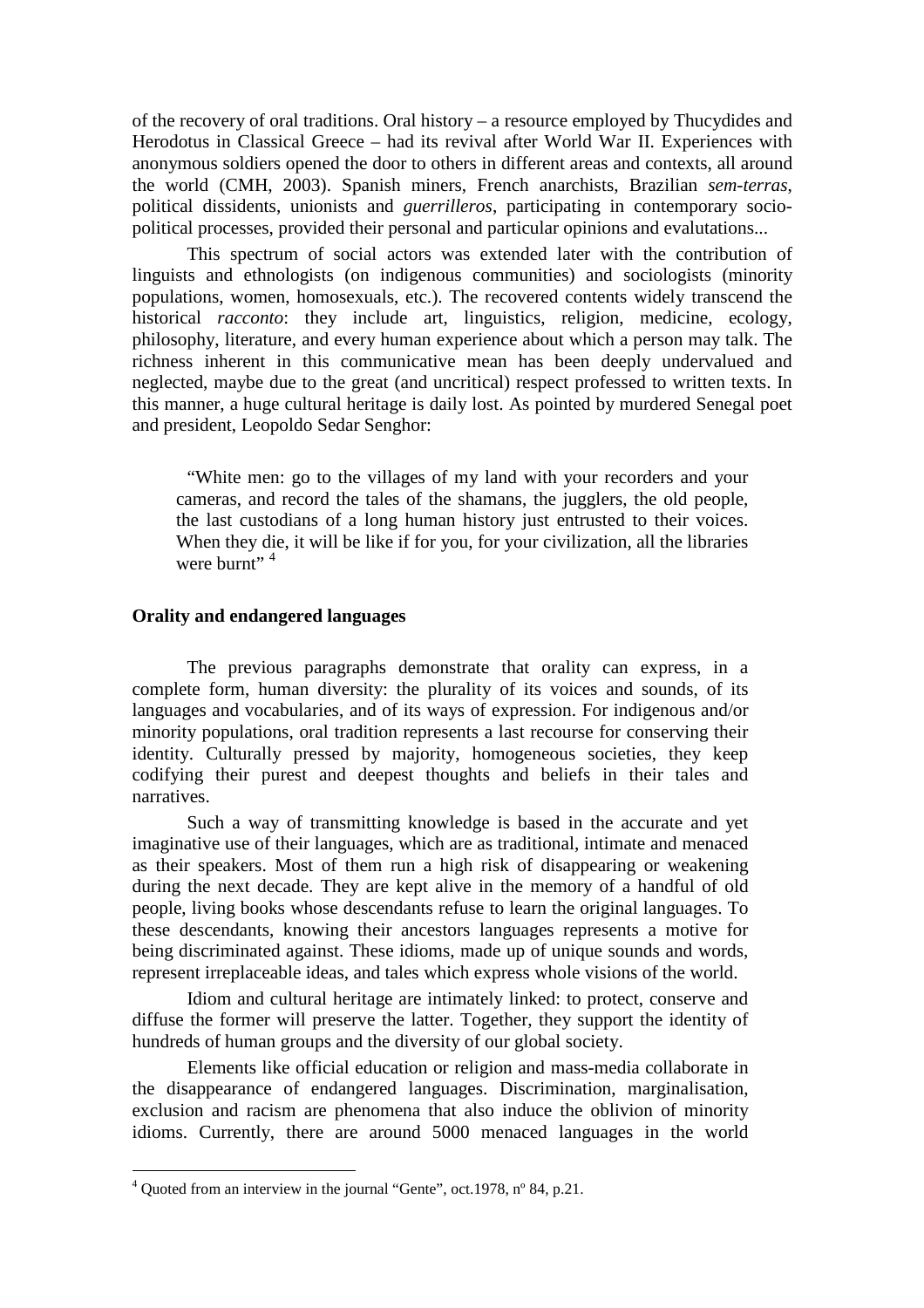(UNESCO, Red Book). Some of them have their own writing and texts; most of them, however, exclusively survive through oral channels. Therefore, their conservation depends strongly on the use of audiovisual recordings and oral history-like techniques.

These techniques, used in the rescue and recovery oral traditions, have been used, a number of times, by linguists and anthropologists the world over. However, they have been developed at a small scale, for limited contexts, and to fulfil the objectives of specific investigations. And their outcomes (recordings, transcripts texts, videos...) are usually managed in academic spheres. The recovered information rarely reaches the concerned community, and it is often completely useless for their cultural life.

Working together with community institutions and individuals as well as with academic professionals, a community library could develop a valuable system of creation and diffusion of oral documents and materials. This material could then be employed as research data by professionals and would also represent a useful collection and heritage for the community whose oral traditions are being preserved.

Avoiding the issue of the existence of libraries in minority, traditional communities, a main question still arises from this proposal: does librarianship, as a field of study, have the pertinent tools, methods, concepts and instruments for developing such a system?

#### **Libraries and oral tradition**

Libraries early incorporated sound recordings into their collections, especially those materials recording chants and music of different peoples. Progressively, other contents were added: sounds and voices reflecting places, personalities and times.

Together with other elements of the collection, they were labeled as "special" or "audiovisual" materials. But libraries did not incorporate oral experiences in its widest expression. Alternative recordings were scarcely found, and endangered languages were included just in a few libraries, specialized in anthropology, history and linguistics.

Nowadays, these kind of materials are mainly held in oral archives (whose description more closely resembles that of a library than an archive) and by the few indigenous libraries in existence in the world.

At this point, two research questions could be considered. First, there is the question of the design and implementation of library models for aboriginal, rural and minority communities, and the use of linguistic and anthropological documents – which have until now only been employed in academic circles – in the education of these groups and of the societies in which they are inserted. The second research question that can be addressed is the generation of LIS concepts, methodologies, work tools and instruments for the management of oral materials (and the texts derived from them). For, without these elements, oral collections become useless resources, stored documents that record memories but do not make them available to the community, the real owners of this knowledge.

In this study, it is the second research question that will be addressed. Problems inherent to this topic will be outlined, as well as several ideas that were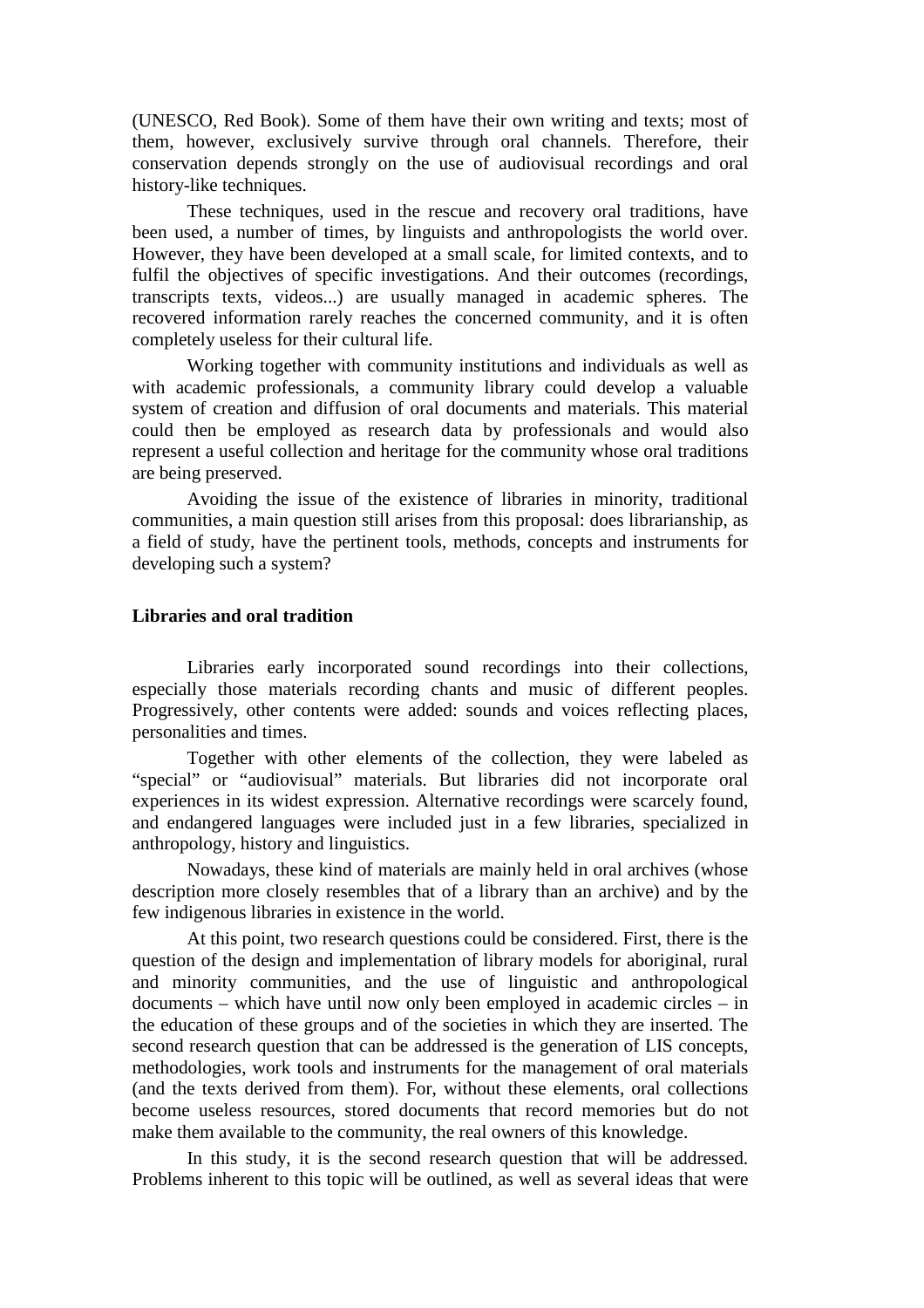born out of different experiences of creation and management of oral resources as encountered by the author of this paper in indigenous communities from northeastern Argentina ("Aboriginal Libraries" Project, 2002-2005).

# **Finding problems, looking for solutions**

Even if the creation of oral materials is not considered a task concerning libraries and librarians (though it could be included among acquisition policies), activities like transcription, translation, classification and organization deserve a deep analysis by LIS, an analysis that has, up to now, not been carried out. A library is not a simple center for data storing: the work of a documentalist comprises the examination of materials' intellectual content as well as its management, in order to facilitate its subsequent diffusion.

For this reason, the creation of LIS tools for oral documents should have priority in those institutions that collect, preserve and manage oral documents.

The creation of oral documents (including the recollection of oral testimonies) has always been considered a work concerning mainly historians or sociologists, since these documents have often been used in the writing of books. However, there are several examples of books being written by librarians about native communities from southern Chile and Venezuelan Amazonia<sup>5</sup>, and with sounds materials in Mauritania. Considering the previous examples, the author initiated a collection of oral resources in  $Qom$  and *Moqoit* locations<sup>6</sup> in Chaco, Argentina ("Aboriginal Libraries" Project, 2002-2004), incorporating recording and interview techniques used in oral archives. The resulting product, a set of 80 cassettes, recorded approximately 120 hours of indigenous oral traditional history, religion, literature and customs, both in Spanish and  $Qom$ <sup>7</sup>lek<sup>7</sup>. The whole community participated in this activity: the elders as narrators, and the young people, recording their speeches. Thus, it was demonstrated that, by respecting basic guidelines, and by doing interdisciplinary work, librarians are able to expand their horizons for the benefit of the library´s final users.

The transcription of these oral records into text is an activity scattered with difficult aspects, which should be carefully considered before the work is started. Some of the endangered languages, being mainly oral, have never been written. Some of them, have been encoded, but using the alphabets (and, therefore, the sound representations) of other (dominant) languages<sup>8</sup>. This fact has been strongly refused by native speakers claiming inaccurate representation. During the previously quoted work, the author did not face such a problem due to the existence of a *Oom'lek* alphabet. But, while working with the *Pit'laxa* people<sup>9</sup> ("Aboriginal Library" Project, 2004-2005), this problem was faced. Curiously, it

 $\overline{a}$ 

<sup>&</sup>lt;sup>5</sup> Services in Mapuche communities in southern Chile (Fresia Catrilaf) and in the Amazonian Boat-Library in Venezuela (Milagro Medina de Silva). Works included in a compilation o Latin American Indigenous Communities prepared by Rocío Graniel Parra and edited by the National Univeristy of México in 2001.

<sup>&</sup>lt;sup>6</sup> Aboriginal nations, with a population of around 60.000 people, inhabiting Chaco province (northeastern Argentina), known as "Tobas" and "Mocovíes" in Spanish.

<sup>7</sup> A native minority. highly endangered language, spoken by *Qom* and *Moqoit* groups.

<sup>&</sup>lt;sup>8</sup> In Argentina, the 11 native idioms have been written using Spanish sounds. Five of them have their own alphabet, and three of them are still coded through the International Phonetic Alphabet.

 $9 \text{ K}$ nown, in Spanish, as "Pilagá", they are 30.000 individuals inhabiting Formosa province, north-eastern Argentina.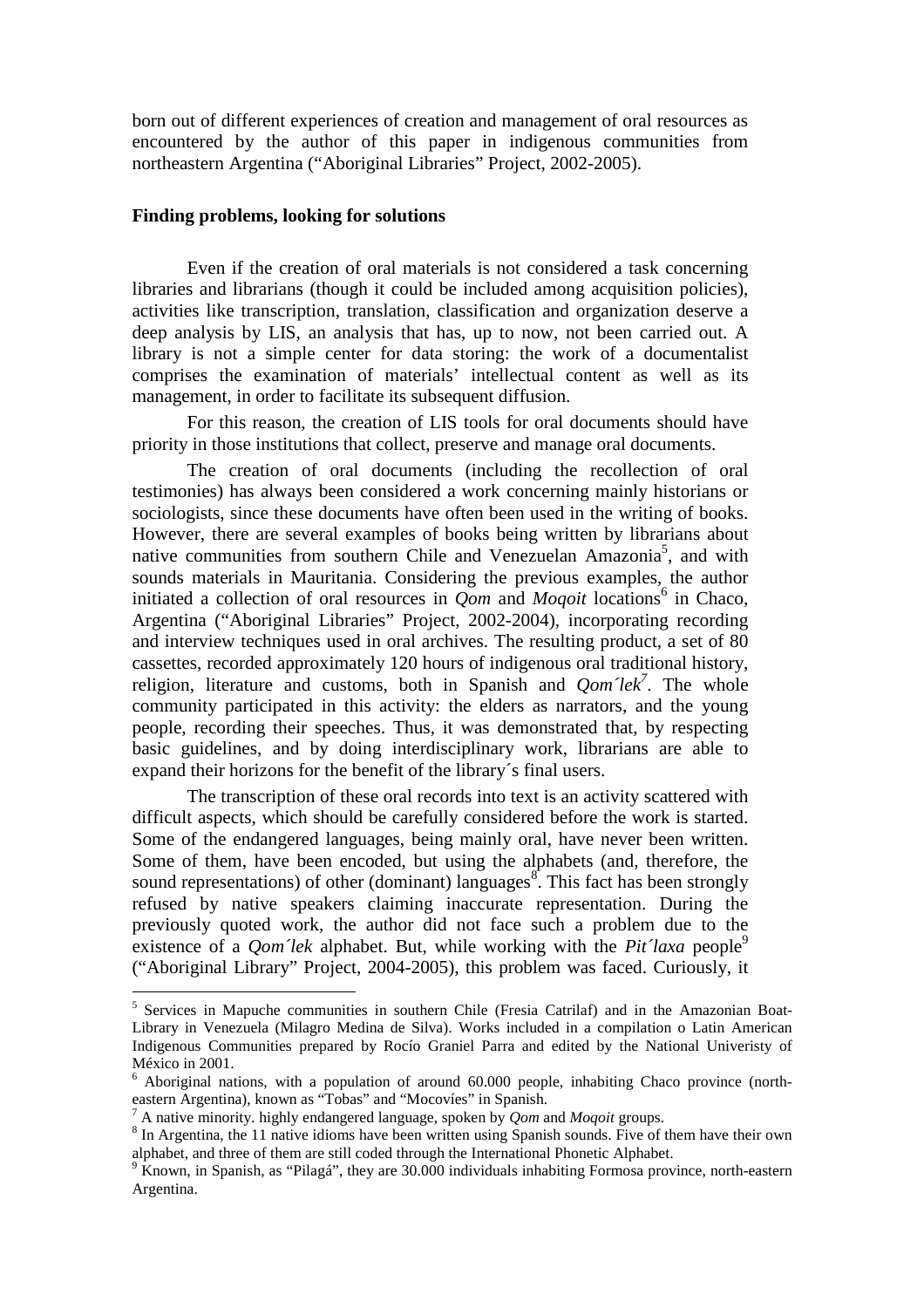led to the elaboration of an alphabet, a task carried out by a multicultural group of indigenous representatives, linguists and local teachers. This experience was followed by other aboriginal peoples<sup>10</sup> and represents the only real (external) solution to the question. In other cases, dominant languages and alphabets should be used. Besides this linguistic point, an ensemble of transcription techniques – already developed and tested by oral historians- must be fully respected, in order to achieve pertinent results.

Classification and indexation are extremely complicated activities. Classification codes and thesauri have been built in euro-american countries, from a European perspective, using European concepts and ideas, quite different from aboriginal definitions, perpectives and points of view. Therefore, the creation of local thesauri is necessary. It is not a question of a simple translation of the European concepts, for some native ideas cannot be expressed in western terms without forgoing a great part of their meaning. Moreover, several of the European concepts still conserve traces of racism, colonialism and discrimination (for example, "primitive peoples", "indian", "mixed breed" or "colonial races"). A local system must be built, which considers the basic concepts of documenting languages and the goals accomplished with previous classifications. But also they must reflect the reality and the ideas of the local community, their particular features, the terms that cannot be translated and the main trends of the language.

Such a labor of creation and revision is currently being developed in several Latin American countries; in Brazil, Chile and Peru, experiences analysing indigenous classifications are carried out, and corrections to the main classification tables (UDC, DDC, LCC) are being proposed. The author himself led the community elaboration of an on-line multilingual, multicultural and interdisciplinary Latin American anthropological thesaurus (see: http://www.tesauroantropologico.blogspot.com).

Another classification problem is related to the nature of oral recordings. Each record may contain several testimonies and each testimony can include a good number of subjects, from philosophy and religion to comedy or sex-related tales. How should such materials be classified? During the author´s work, original recordings were re-arranged in new cassettes organized by broad subjects, though the original sesions with each narrator was conserved as an special collection, arranged by their names.

The spacial organization of the oral collection is not exempt of problems. Each sound document (even if re-arranged by broad subject area in a new cassette or CD) has several written counterparts, which should be linked to the sound recording in some coherent way. The author also observed that users of community libraries were very fond of oral documents, but the usual organization "by broad subject" was not understood, even if it was simplified using colour codes. *Qom* people, for example, do not understand the differences between *religion* and *philosophy*, or between *literature* and *music*, but they can distinguish an immense number of categories within the *natural sciences*. They do not recognize *history* or *geography* as concepts that can accurately define their spatial and temporal organization. Thus, new categories were invented, following the ideas of the Native people and the whole collection (including books and images) was appropriately reorganized.

 $\overline{a}$ 

<sup>&</sup>lt;sup>10</sup> Today, several books are being edited employing these alphanets. Last example is Saint-Exupery's "The little prince" using *Qom´lek*.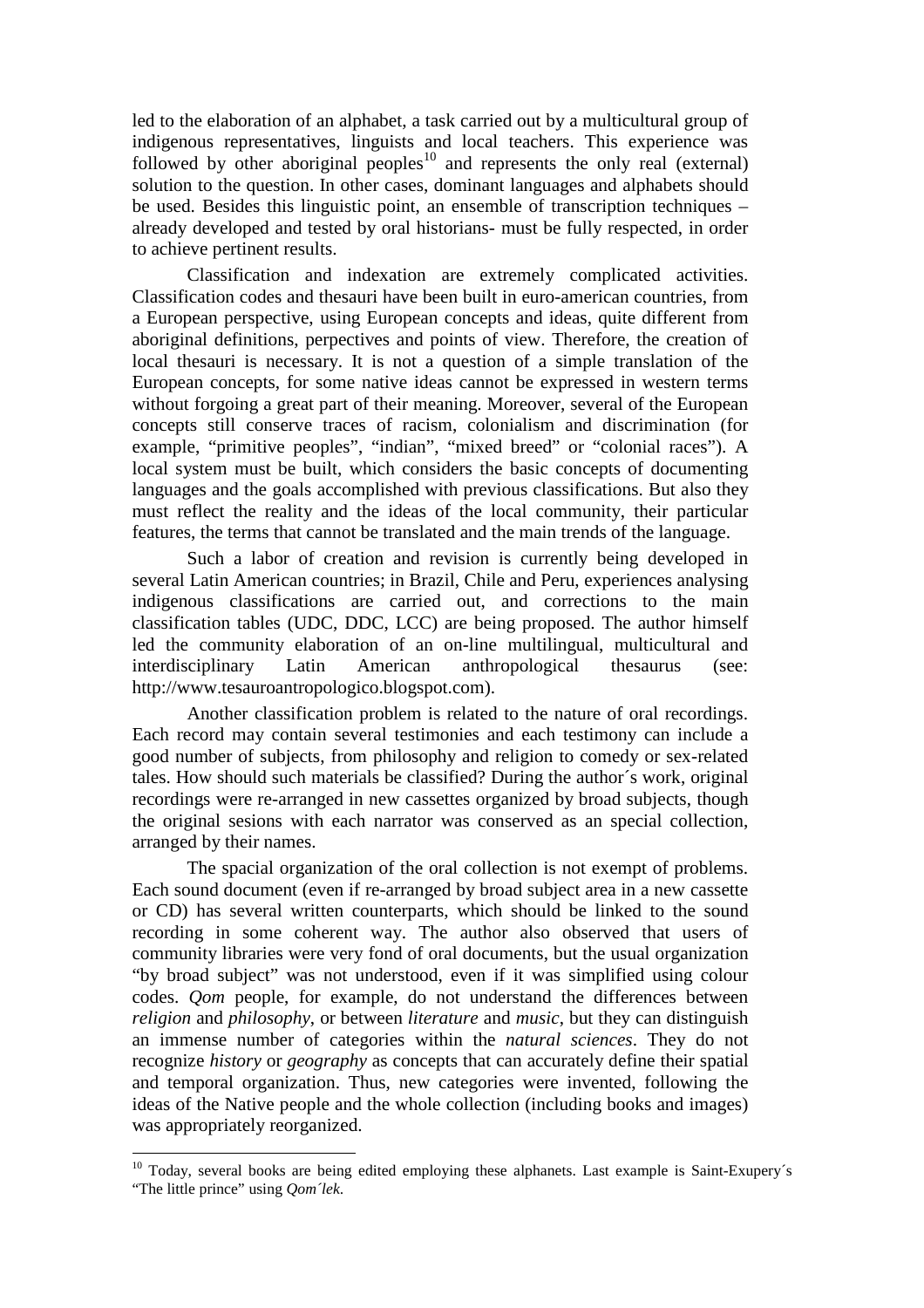The preservation of sound (and text) materials is an important subject, which, if left neglected, produces irreparable damages to collections. Aboriginal and rural communities, have been commonly confined in rough geographical regions, with hard climatic conditions (eg, in Chaco and Formosa provinces, libraries must stand 35º - 45º C, 90% humidity and a tremedous variety of insects most of the year). And, generally, minority populations (urban or rural) lack economic resources; this problem leads to the acquisition of cheap materials (acid paper, low-quality cassettes) with little shelf life. A well-defined set of acquisition, management and conservation policies must be built and applied in these cases, in order maximise the lifetime of the materials that can be afforded.

All this work with sound documents is developed in order to fulfil its ultimate goal: the diffusion of the oral contents. The dissemination of the recorded voices represents an invaluable mean for transmitting traditional knowledge, and for securing the survival of the ancient words of endangered languages. The author's "Aboriginal Libraries" Project, originally developed in Chaco province (2002-2005) for three different ethnic groups, extended to two other provinces and five other ethnic groups in 2004-2005. During this time, a broad oral collection, used mainly in schools as educational material, was recorded. The big success following these experiences was unexpected. The targeted communities started recording their stories – despite the scarcity of resources – and a good number of aged people offered themselves as narrators. Children and young people found renewed interest in their culture and were no longer ashamed to speak their native language.

However, dissemination is the major problem in this process: in all cases, oral documents contain a cultural heritage which belongs to a particular society or group or individuals, but their intellectual rights on these recordings are inadequately recognized. On the one hand, the free dissemination of this knowledge through digital and paper mediums assures its survival, and a better understanding between different peoples living within a multicultural society. But, on the other hand, previous experiences of (maybe unconscious) aberrant use of the contents, influenced by dominant ideologies, should be used as a warning against such a free diffusion. An ensemble of policies should be written, defining allowable uses for this information. The policies must be discussed with the community, and should be developed according to their own desires and expectations.

The previous examples demonstrate that there is a precedent, in the field of librarianship, for the development of oral resources. It is the responsability of librarians to recover, preserve and disseminate – as cleanly, neutrally and safely as possible – the memories and the voices of millions human beings. Without this work, all this knowledge is doomed to disappear very rapidly.

# **Departing sounds, remaining ideas**

Ancient (and endangered) Argentinean aboriginal languages, with which the author worked for years, are just a small facet of the immense volume of threatened voices, not only in South America, but throughout the world. The preference for the use of dominant languages has brought about the extinction and sometimes even the scorn of less prevalent (albeit no less valuable) languages. If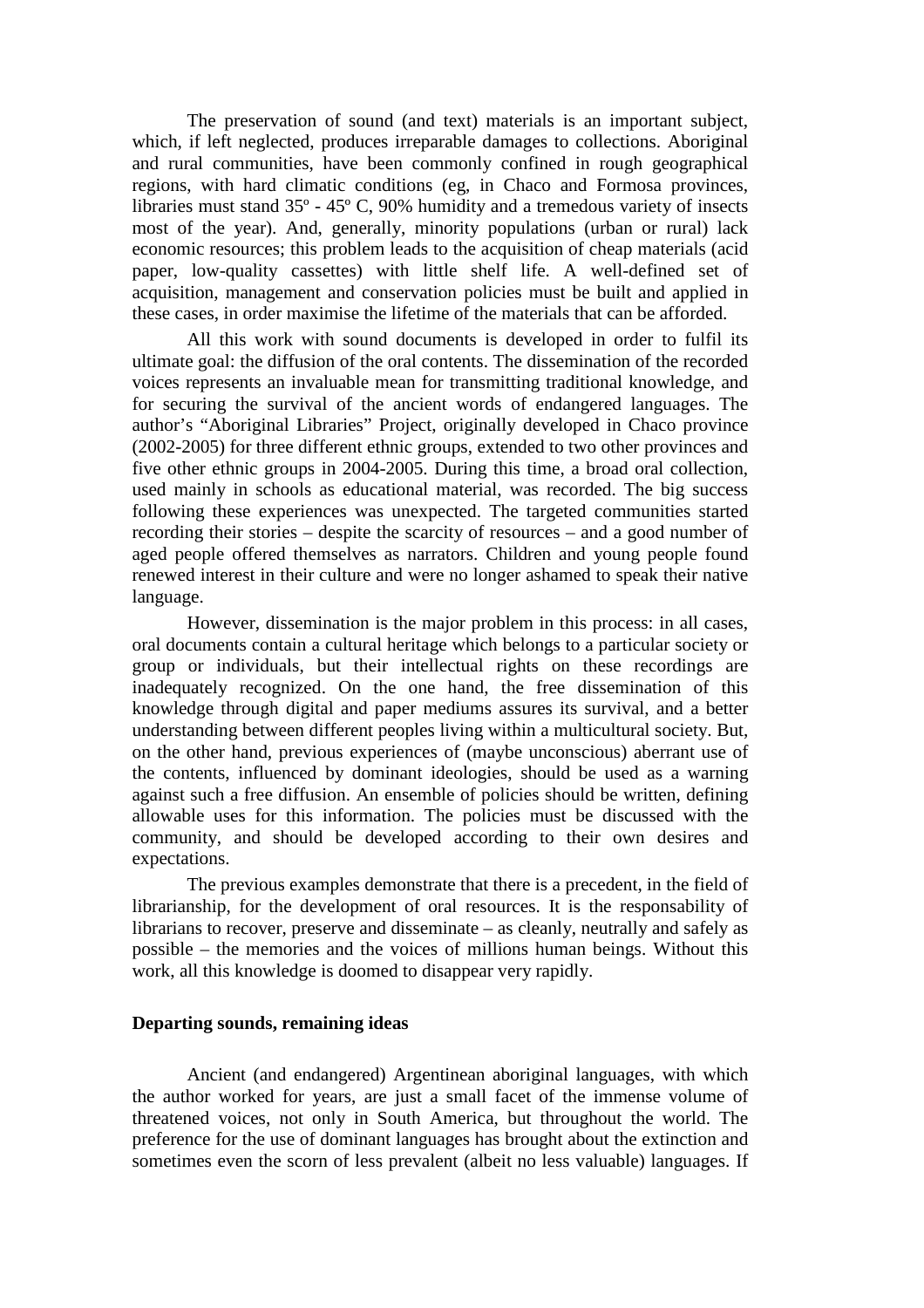they are lost, centuries of accumulated human successes, mistakes, dreams and events will disappear with them.

The use of modern information and communication technologies for the recovery of such a volume of knowledge would allow the safeguard of a real treasure. Libraries (traditional guardians of our memory) have a great responsability in this area. The work should not be simply transfered to other disciplines "more in agreement with the task". Libraries and librarianship must become the last refuge of popular culture, the chest where the most valuable heritage of a people can be kept, to be bequeathed to future generations or shared with other cultural groups. Libraries must assume their role and start working. They already have the experience required and thus the necessary tools for building valid, pertinent, ethical and successful models, methods and instruments.

The work with minority languages opens doors in several ways. First, it rescues endangered cultures. Second, it allows predominant societies to recognize the diversity within them. By recognizing it, they can make use of the necessary elements for approaching, accepting, understanding and appreciating it with all its richness and splendor. And this can be done through the best medium: language and its expressions.

The work with oral documents goes further beyond the labor with endangered idioms and multicultural or minority populations. It allows the collection of the different discourses of a culture, the different opinions of the people. In a plural, democratic and free world – the one we wish, but not the one we inhabit – this is not an option: it is a necessity. And again, libraries have much to do here. They hold in their hands the chance to give support and to disseminate the thousands of words and thoughts that every day, are forgotten.

Extending the vision, the sound recordings should not be limited to oral documents, or to oral fonts employing threatened languages. Other sounds are lost daily: chants, music, rhythms, and musical instruments all run the risk of disappearing. The task of recovering for preservation is not enough. It is necessary to diffuse, to disseminate, to teach, to show, to reach the community and to make the community acquire this knowledge. For sound expressions are important parts of peoples´ spirit: they reflect their happiness and their sadness. And, if a library disseminates such feelings when they are written on paper by famous authors... why should it forget the anonymous oral narrators?

To keep silence is to forget. To forget is to lose the memory. And a people without a memory are doomed to disappear. Libraries can make even the slightest contribution, to make a difference, to change the situation, and thus avoid the possibility that a great number of human voices are silenced forever.

# **Cited bibliography**

- 1. CMH (Center of Military History). 2003. *Oral history : techniques and procedures* [On line] <http://www.army.mil/cmh-pg/books/oral.htm> [12.jul.2005].
- 2. LeGoff, Jacques. 1986. Storia e Memoria. Torino: Einaudi.
- 3. Moss, William W. 1988. "Oral history". In Stricklin, D. & Sharples, R. (comp.) *The past meets the present : essays on oral history*. [Boston?]: University Press of America.